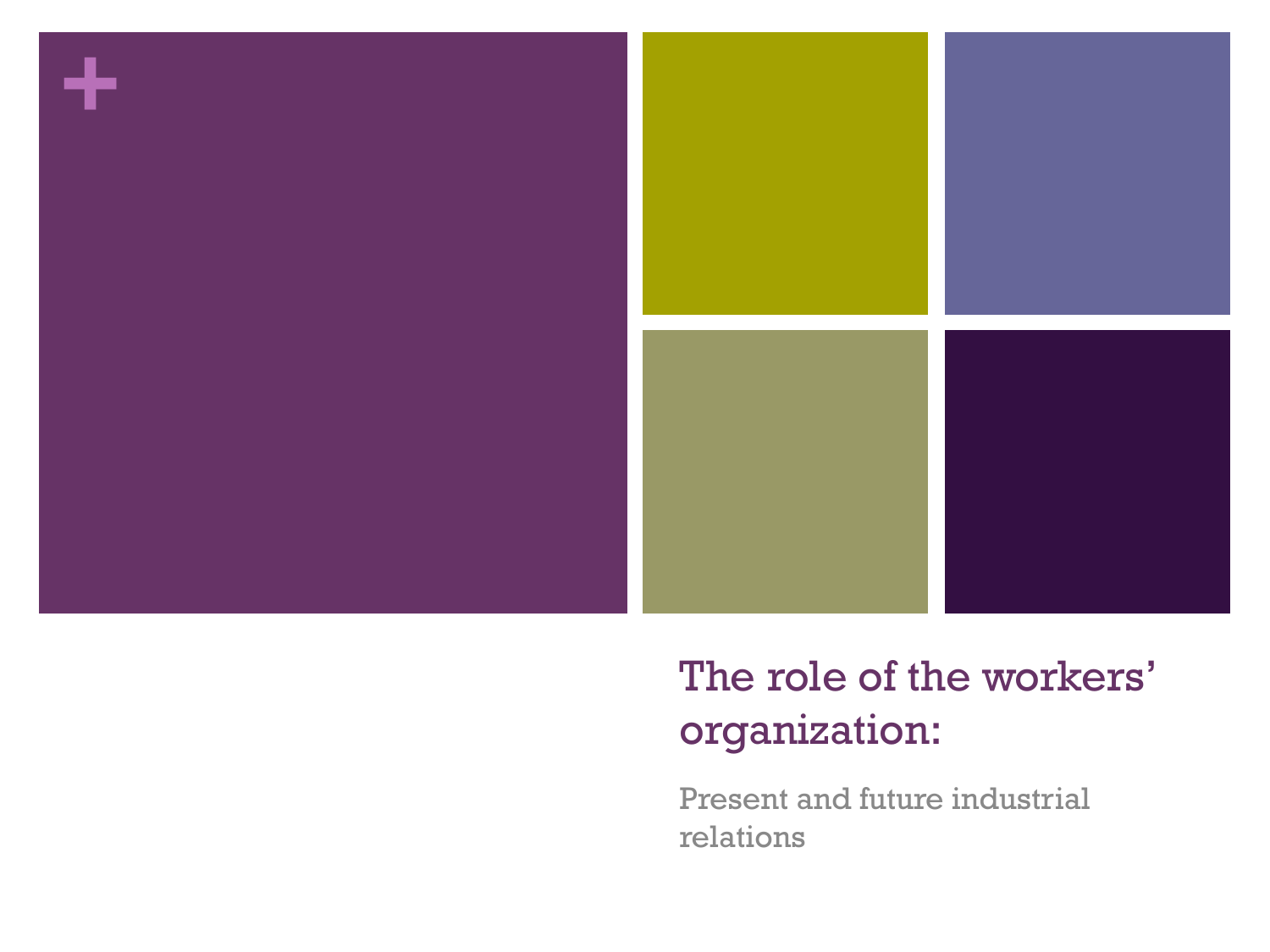# Background to discussion

**Decline in union membership or density**

**+**

 **Globalization and the current global economic recession creating a new war on want**

 **The changing face of labour –informalization; job satisfaction over job security**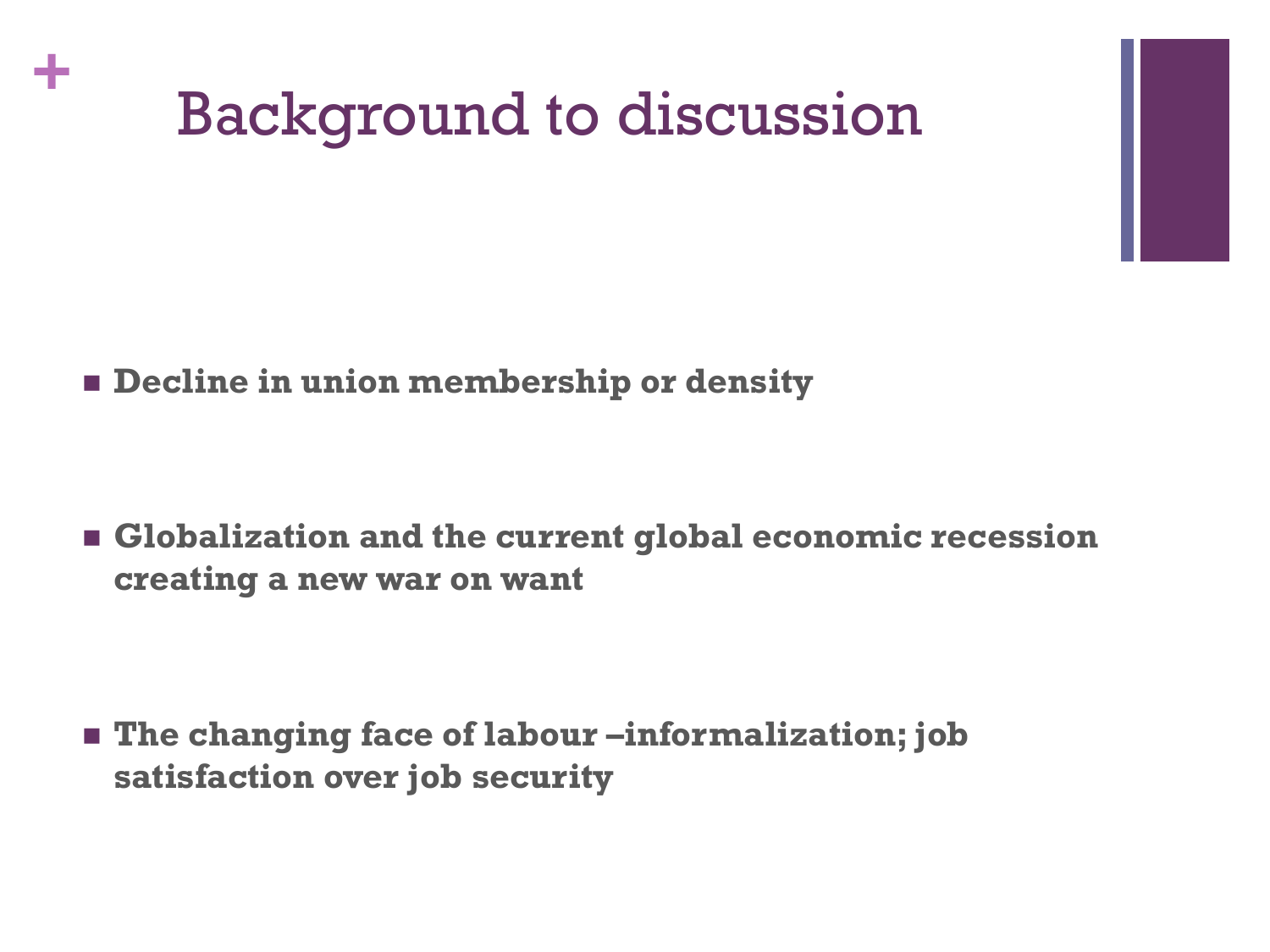#### **+** Declining union membership

- **Natural demise of business organizations some of which are unionized; new ones are non-unionized.**
- **Casualty rate tends to be comparatively higher for unionized operations –Unionization tends to raise the cost of wages and benefits with no necessarily corresponding gains in productivity.**
- **Union avoidance by firms**
- **Employer resistance to unionization to the extent it is able to do so**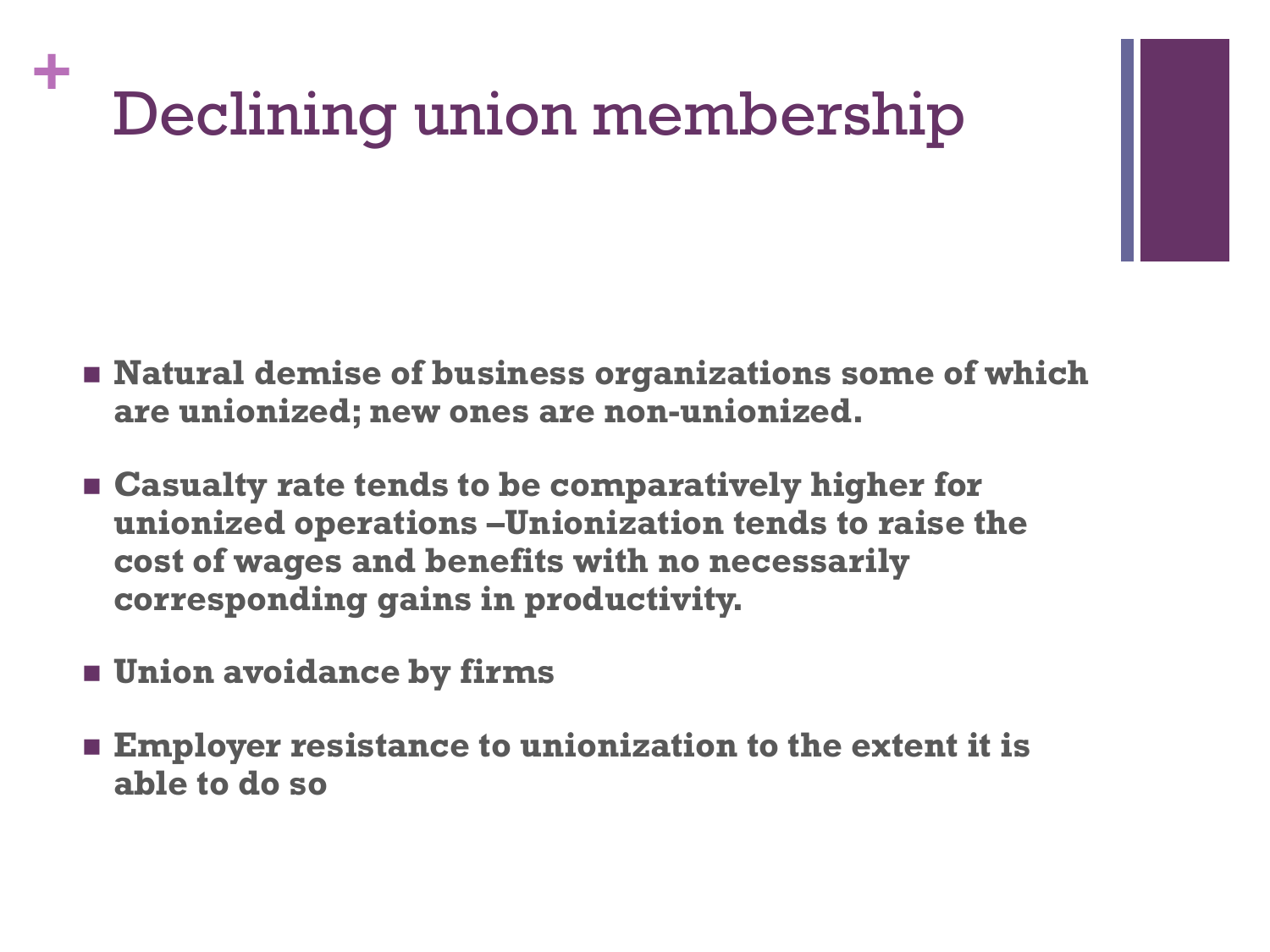## **+** The individual contract of employment

 $\blacksquare$  Most workers now covered by individual and not **collective contracts**

■ The "representation gap" –an unmet desire of workers **for some form of collective representation, but what?**

 **Independent union or joint venture of employees and management?**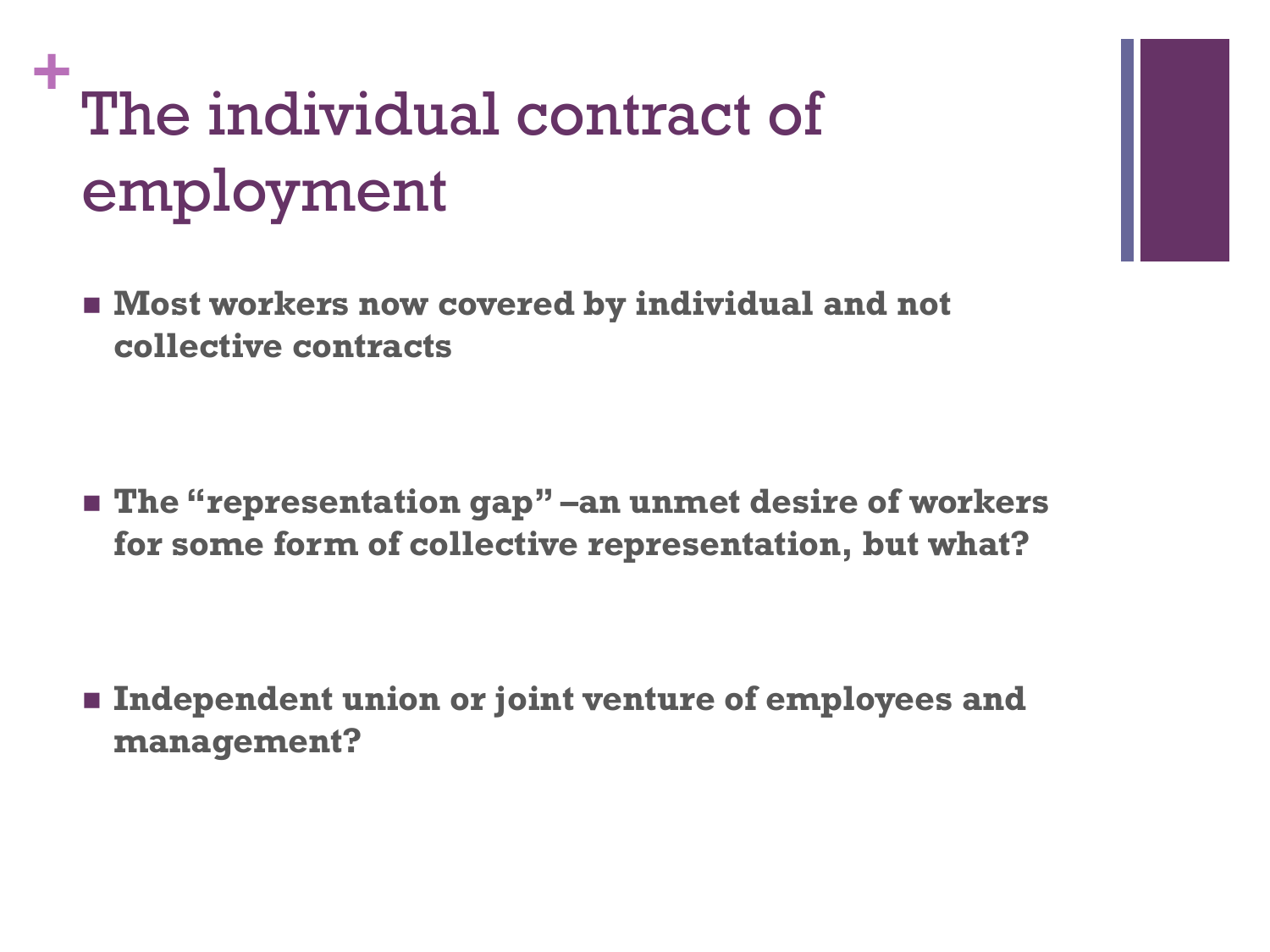

 **Is legislation providing a floor of rights a substitute for collective action?** 

- **(i) Legislation sets minimum standards only. Possible to bargain for greater entitlements but here individual employees at a comparative disadvantage**
- **(ii) June Clarke v ALICO**

**+**

**(iii) Possibility of retaliation by the employer if employee seeks to enforce rights**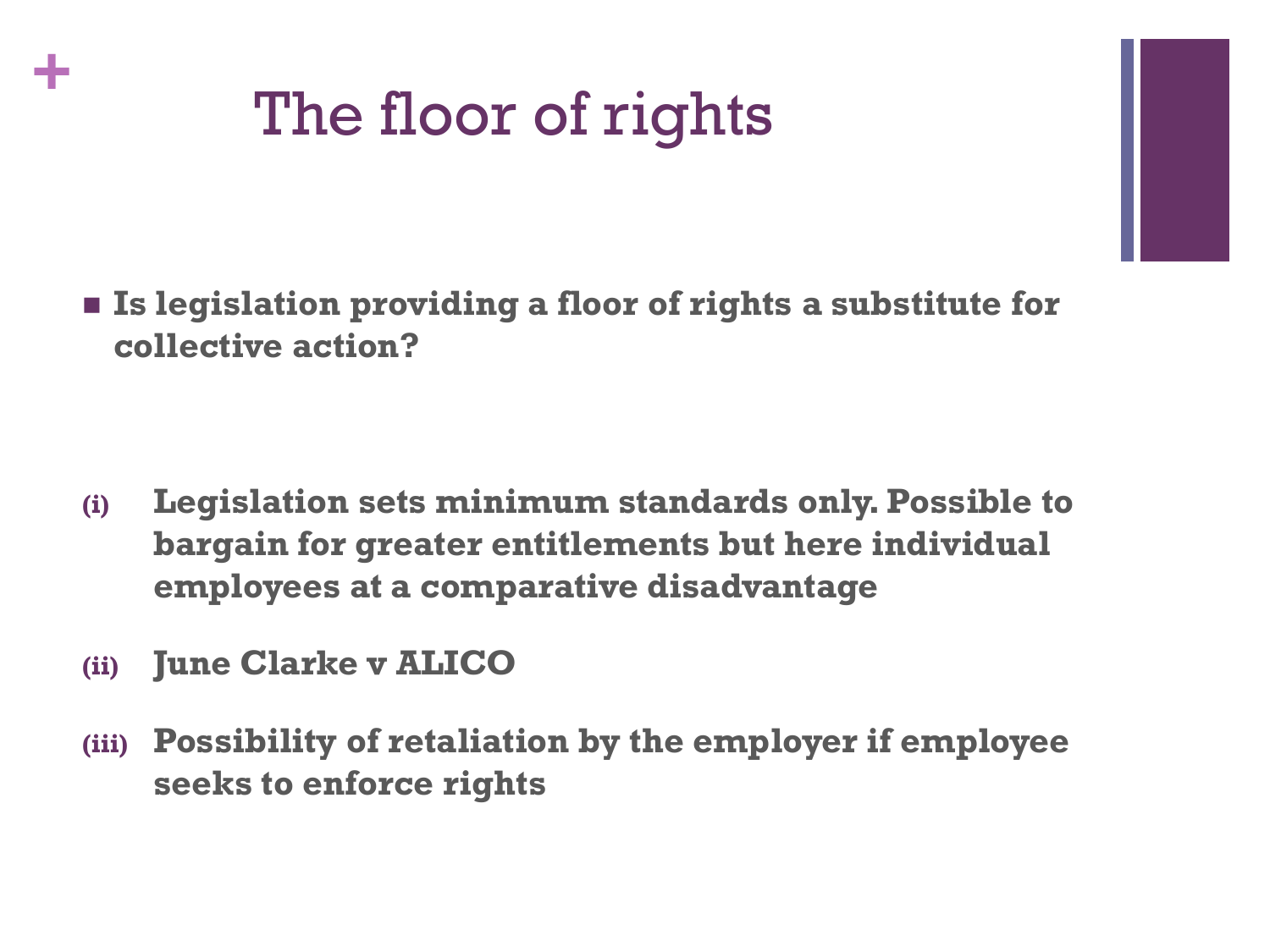## Individual enforcement

**+**

 **Unfair dismissal protection for the individual worker – The Commonwealth Caribbean approach**

 **(iv) Cost, unpredictability and value of litigation**

 **(v) Purposive misclassification of workers as independent contractors by employer**

- **(vi) Under -enforcement by public agencies**
- **(vii) Need for collective knowledge to establish proof of infringement of some rights**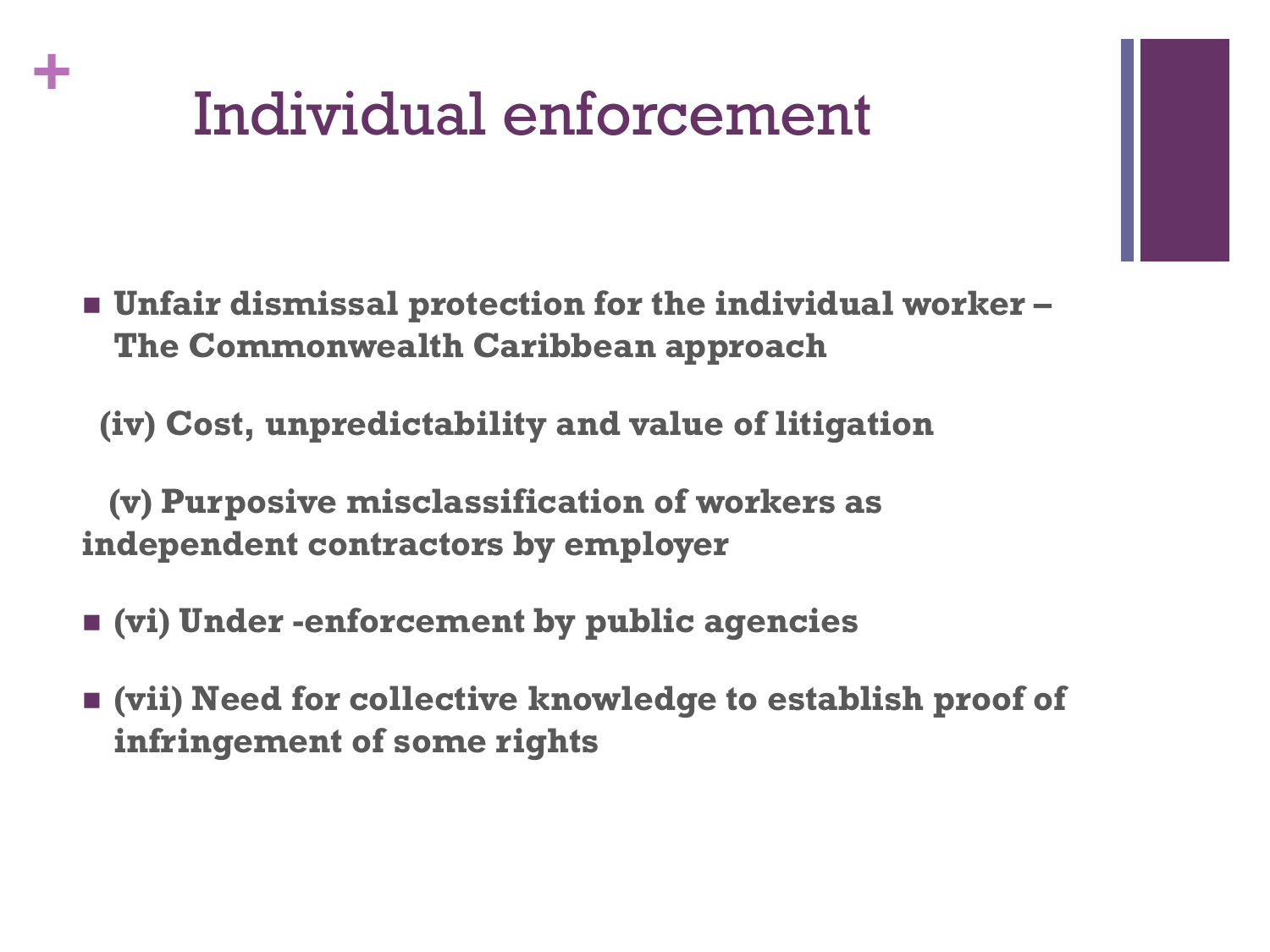### **+** Incidents of the individual contract

**Managerial prerogative is the context of this contract**

 **Implied term of conformity with good industrial relations practice or duty of mutual trust and confidence**

 **Reputational sanctions –internal and external for the "bad" employer**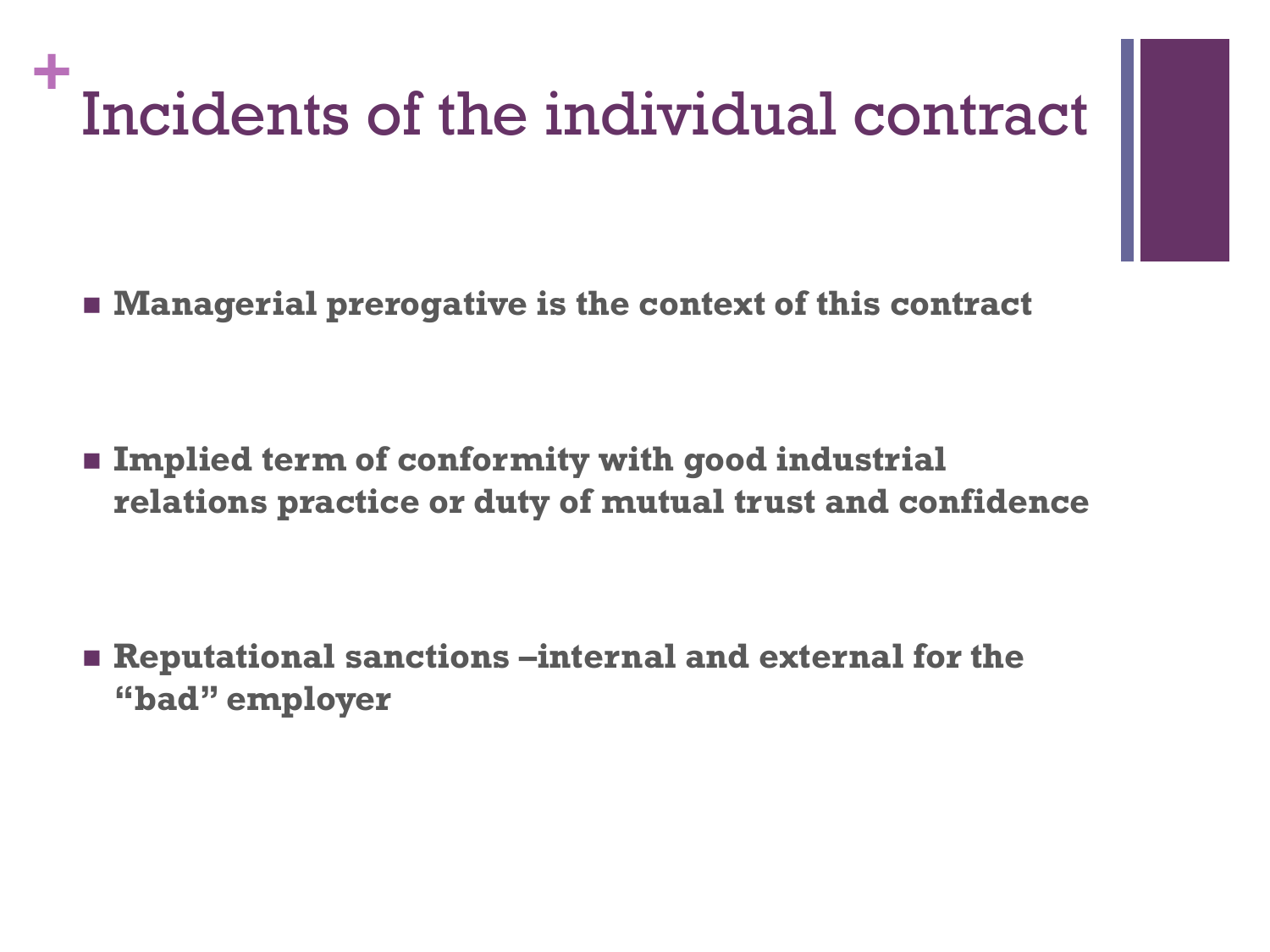### **+** (ii) Globalization and the economic recession

- **Challenges for the workers' organisation:**
- **The informalization of labour**
- **International migration**
- **The routinization of labour practices**
- "A sustained attempt by capital to make the world's workers pay for the collapse of the neoliberal globalization model…"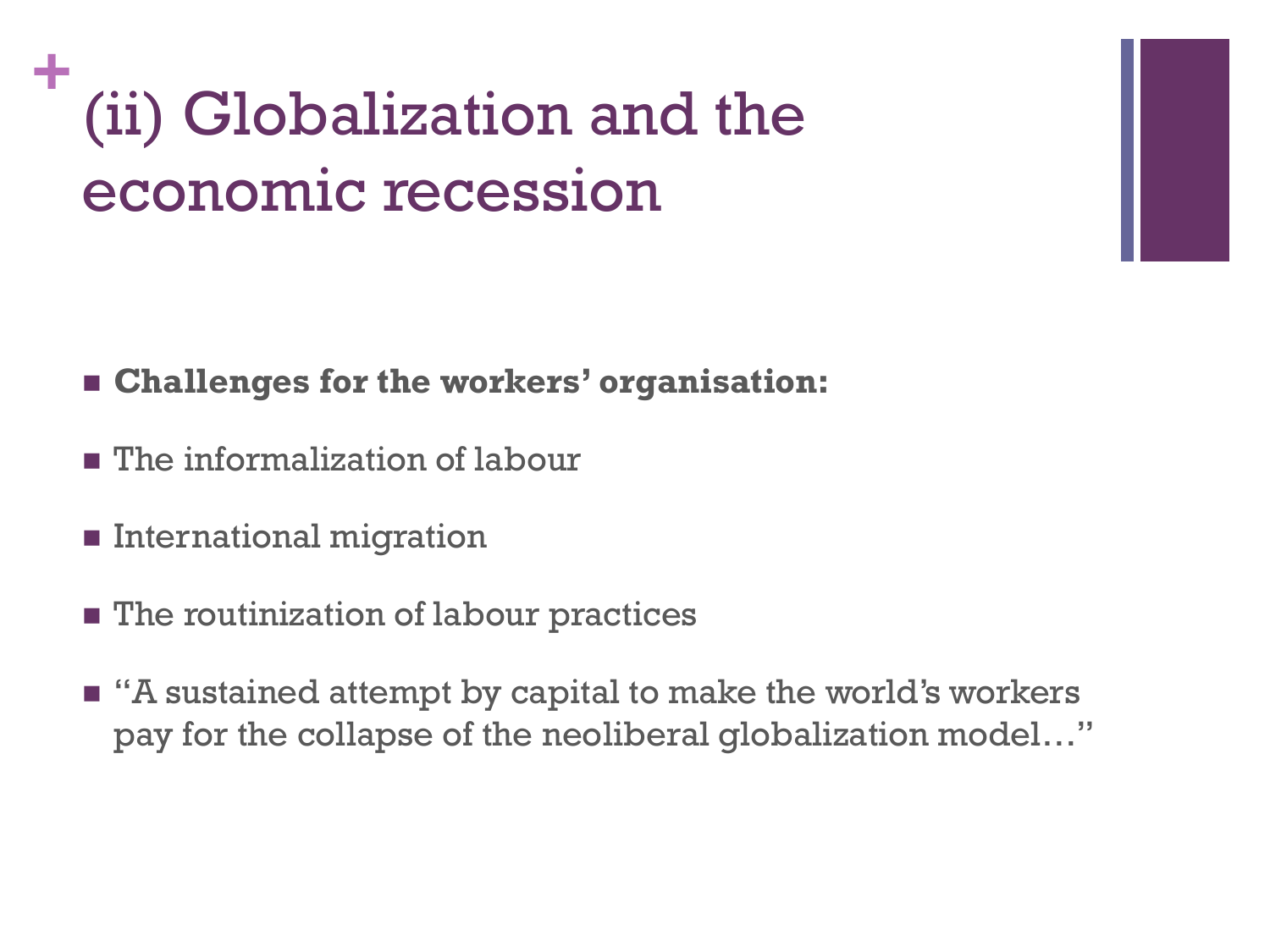## Major regional challenges

**(i)** Organization of the informal/casual work sector

**+**

**(ii)** Dealing with the phenomenon of labour migration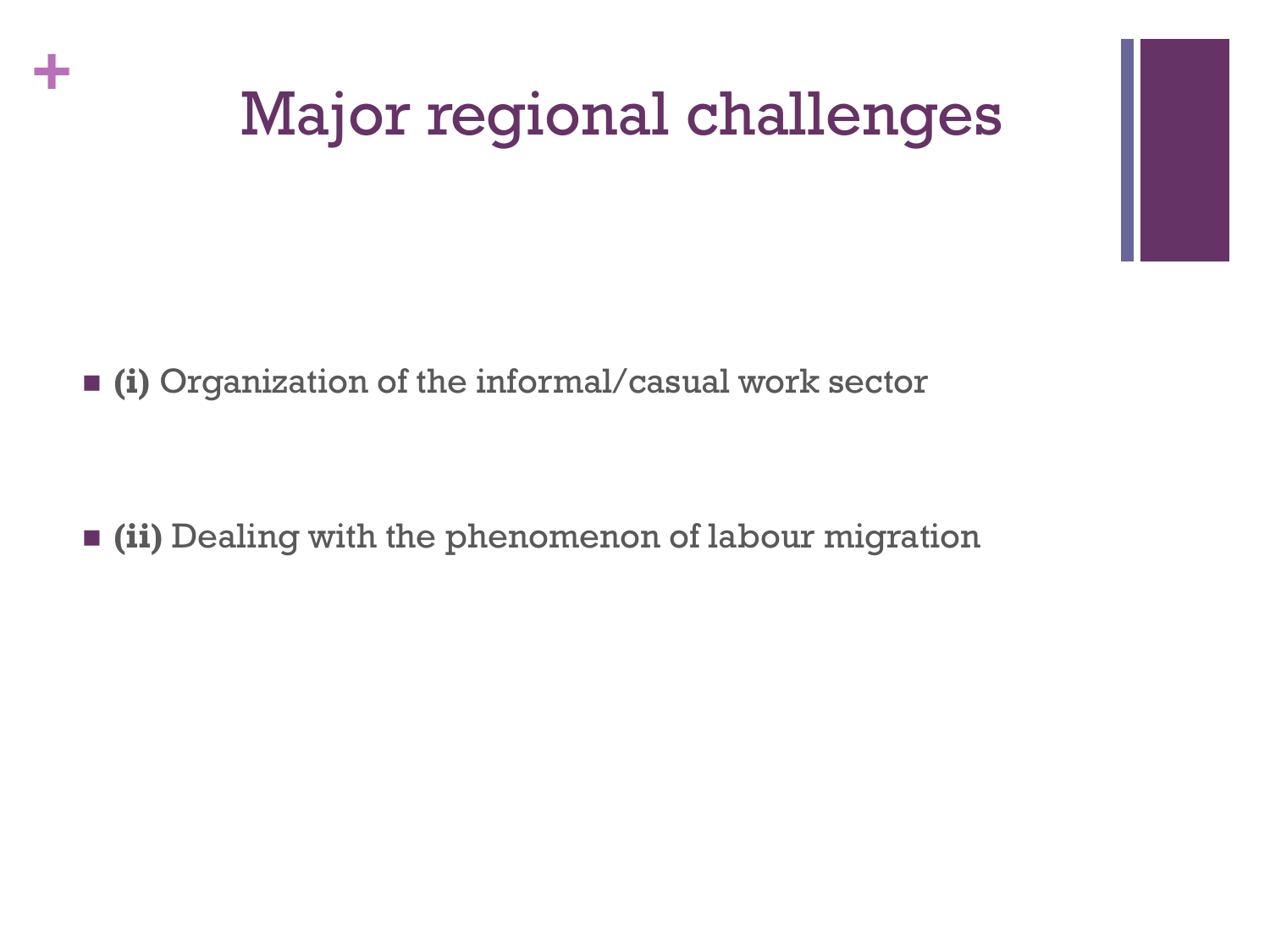

**Revised Treaty of Chaguaramas**

 **Immigration (Caribbean Community Skilled Nationals) Act; Cap. 18:03**

**Nativism v Humanity** – "workers are workers are workers"

**Illegal employment**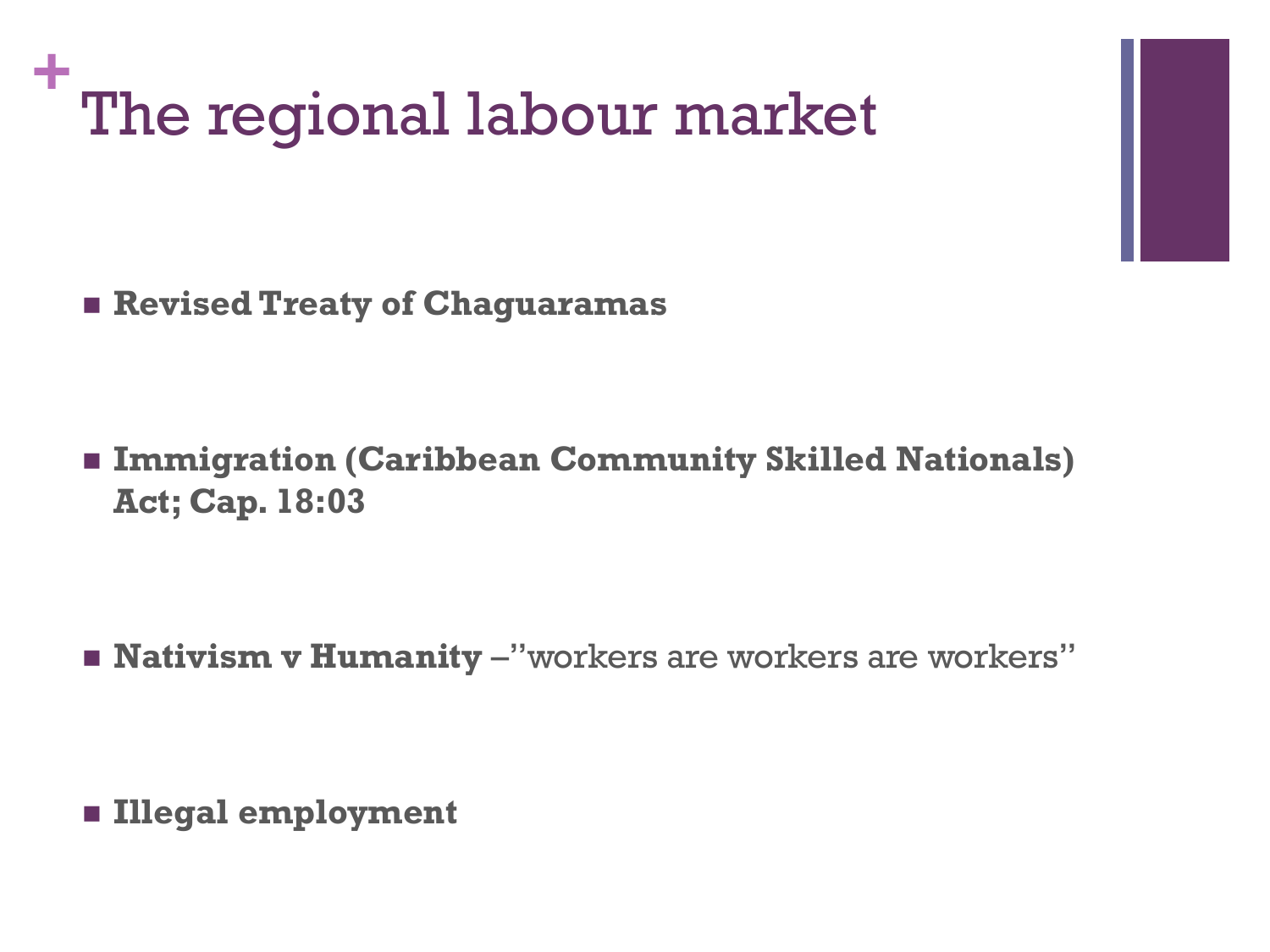### **+** Labour and the Barbadian public sector

- **Public sector retrenchment**
- **The duty to consult**
- **Employment Rights Act 2012**
- **The process of selection**
- **Industrial action**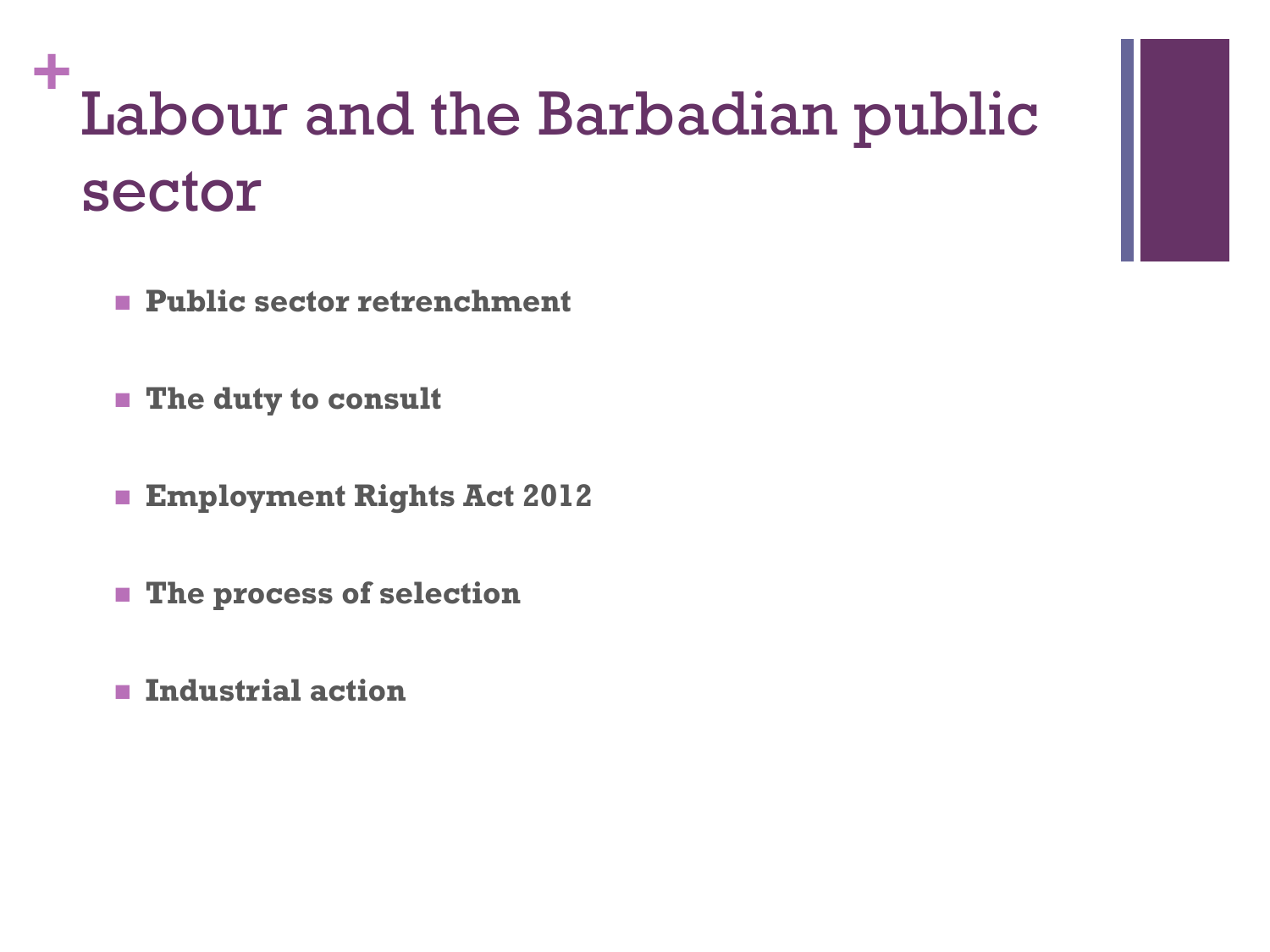# (iii) The changing face of labour

Capital v. Labour

**+**

 The "legitimizing" force of the labour union in a liberal democracy

**The young worker and the union**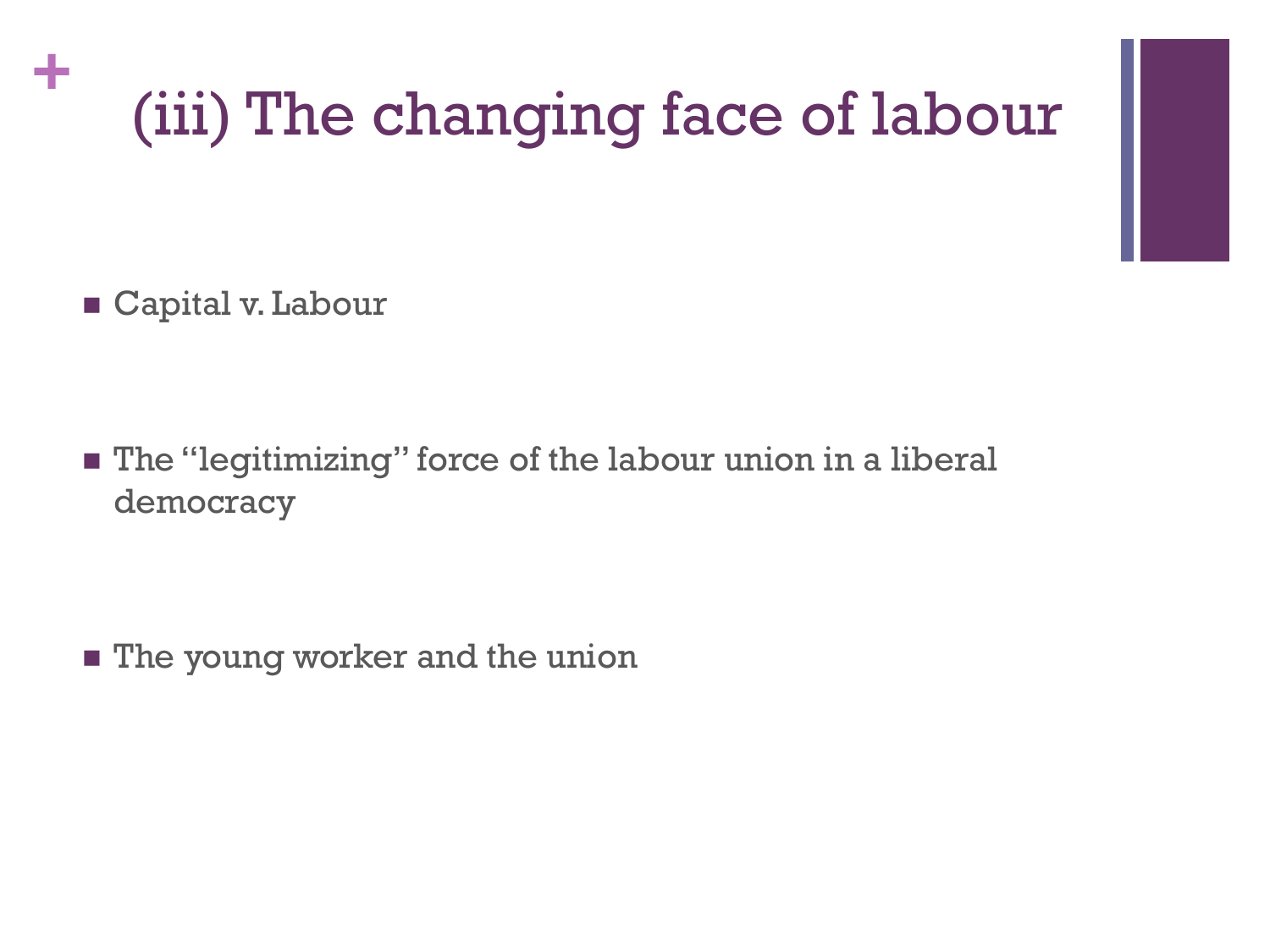

**+**

 Workers' organizations are still essential for the more effective enforcement of the floor of statutory rights granted to workers;

- **n** The effects of globalization and of the global economic recession present some philosophical and ideological challenges for the labour movement
- **Fundamental changes in the modern economy and the nature** of employment generally should cause union leaders to rethink some aspects of the mission of their organizations